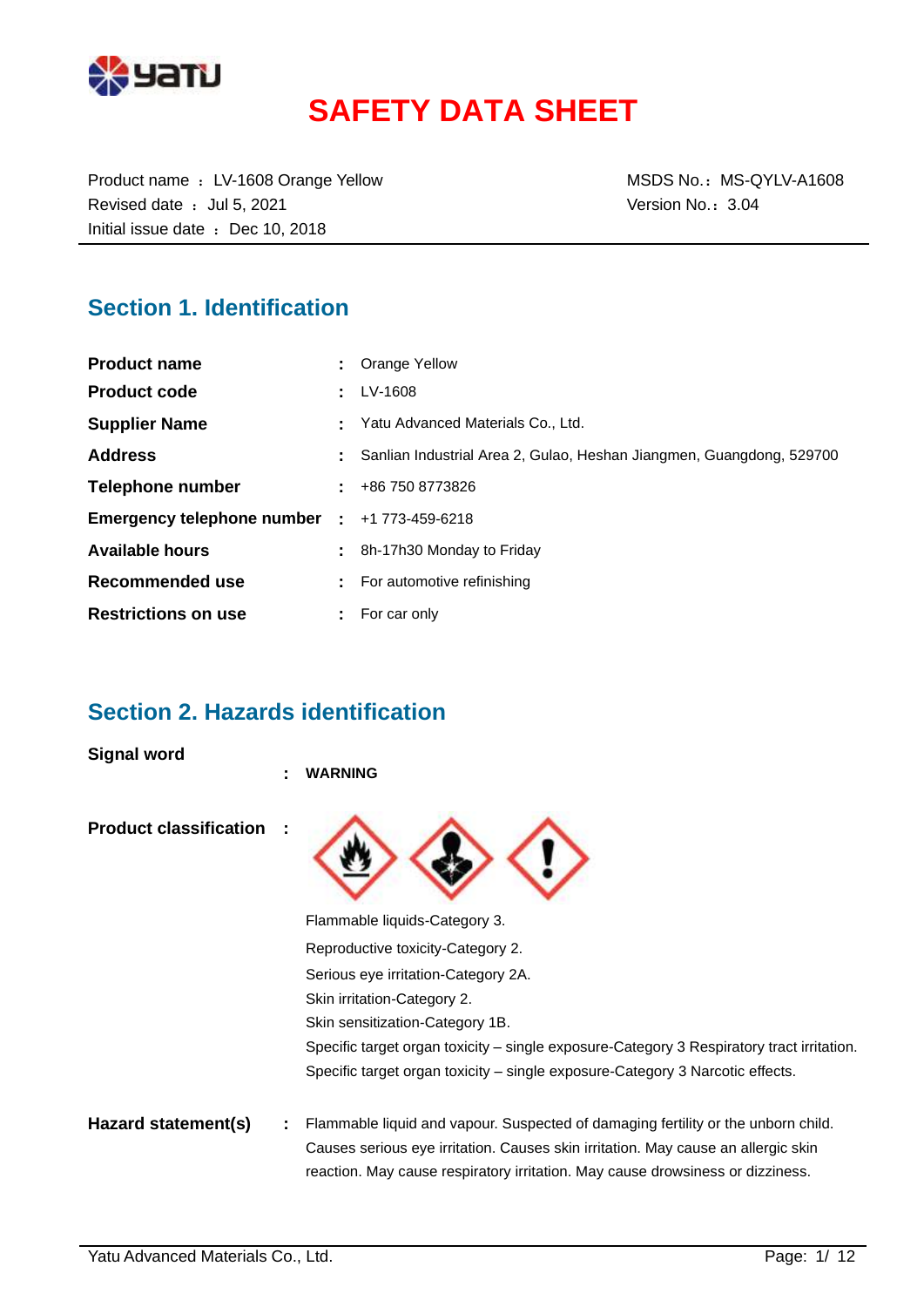#### **Precautionary statement(s)**

**Prevention:** Obtain special instructions before use. Do not handle until all safety precautions have been read and understood. Keep away from heat,hot surfaces, sparks, open flames and other ignition sources. No smoking. Keep container tightly closed. For large container, ground and bond container and receiving equipment. Use explosion-proof electrical, ventilating and lightning equipment. Use non-sparking tools. Take action to prevent static discharges. Avoid breathing mist, vapours, and spray. Wash hands thoroughly after handling and any other part of the body that may have been exposed to the product. Use only outdoors or in a well-ventilated area. Wear protective gloves, protective clothing, eye and face protection. Contaminated work clothing should not be allowed out of the workplace.

**Response:** In case of fire: Use an appropriate extinguisher. IF ON SKIN (or hair): Take off immediately all contaminated clothing and wash it beforereuse. Rinse skin with water or shower. If skin irritation or a rash occurs: Get medical advice.IF IN EYES: Rinse cautiously with water for severalminutes. Remove contact lenses if present and easy to do. Continue rinsing. If eye irritation persists: Get medical advice. IF INHALED: Remove personto fresh air and keep comfortable for breathing. Call a POISON CENTER ou doctor if you feel unwell. IF exposed or concerned: Get medical advice.

**Storage:** Store in a well ventilated place. Keep container tightly closed. Keep cool. Store locked up.

**Disposal:** Dispose of contents/container in accordance with local, regional, national and/or international regulations in force.

**Other hazards:** Moderately toxic by intravenous, intraperitoneal route and subcutaneous routes.

See toxicological information, section 11.

# **Section 3. Composition/information on ingredients**

| Substance/mixture |               | Mixture                                        |                     |
|-------------------|---------------|------------------------------------------------|---------------------|
| No.               | CAS No.       | Common name and synonyms                       | Concentration (W/W) |
|                   | $98 - 56 - 6$ | para-Chlorobenzotrifluoride                    | 23.32               |
| 2                 | 1330-20-7     | Xylenes (mix isomers o,m,p, and ethyl benzene) | 7.76                |
| 3                 | 79-20-9       | Methyl acetate                                 | 5                   |
| 4                 | 67-64-1       | Acetone                                        | 4.82                |
| 5                 | 9004-36-8     | Cellulose acetate butyrate                     | 2.5                 |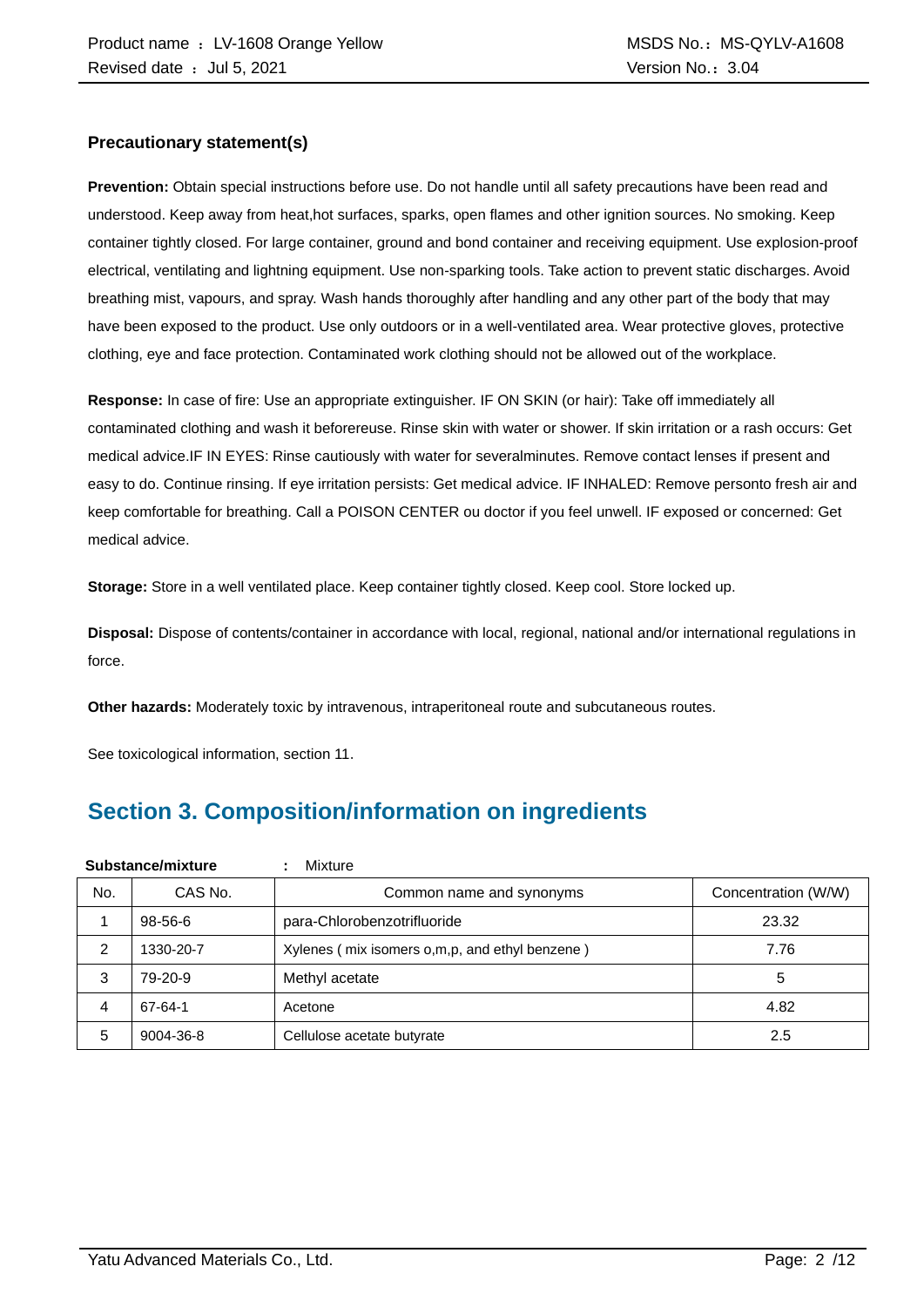### **Section 4. First aid measures**

**If swallowed, irritation, any type of overexposure or symptoms of overexposure occur during use of the product or persists after use, immediately contact a POISON CENTER, an EMERGENCY ROOM or a PHYSICIAN; ensure that the product safety data sheet is available.**

**Eye contact:** Check for and remove any contact lenses. Immediately flush eyes with plenty of water for at least 15 minutes, occasionally lifting theupper and lower eyelids. Get medical attention immediately.

**Skin contact:** In case of contact, immediately flush skin with plenty of water for at least 15 minutes while removing contaminated clothing and shoes.Wash clothing before reuse. Clean shoes thoroughly before reuse. Get medical attention immediately.

**Inhalation:** Move exposed person to fresh air. Keep this person warm and lying down. Loosen tight clothing such as a collar, tie, belt or waistband. Ifnot breathing, if breathing is irregular or if respiratory arrest occurs, provide artificial respiration or oxygen by trained personnel. Get medical attention immediately.

**Ingestion:** Wash out mouth with water. Do not induce vomiting unless directed to do so by medical personnel. Never give anything by mouth to anunconscious person. Get medical attention immediately.

**Symptoms:** This product is irritating to skin, eyes, respiratory and digestive tracts. The severity of symptoms can vary depending on the exposureconditions (contact time, product concentration, etc.). The worker may also develop cutaneous hypersensitivity. Cough, breathing pain, eye redness. Redness, flaking and cracking of the skin. Inhalation of high concentrations may cause headache, nausea, vomiting, dizziness, incoordination, confusion, stupor, drowsiness and death.

**Effects (acute or delayed):** This product is a serious irritant that may cause reversible damages to the cornea. May cause skin sensitization. Maycause skin irritation. Following repeated or prolonged contact, it has a degreasing effect on the skin. Can cause depression of the central nervous system. May cause kidney damage. Inhalation of high concentrations vapors can cause narcotic effect. Studies suggest the possibility of an increase in congenital malformations.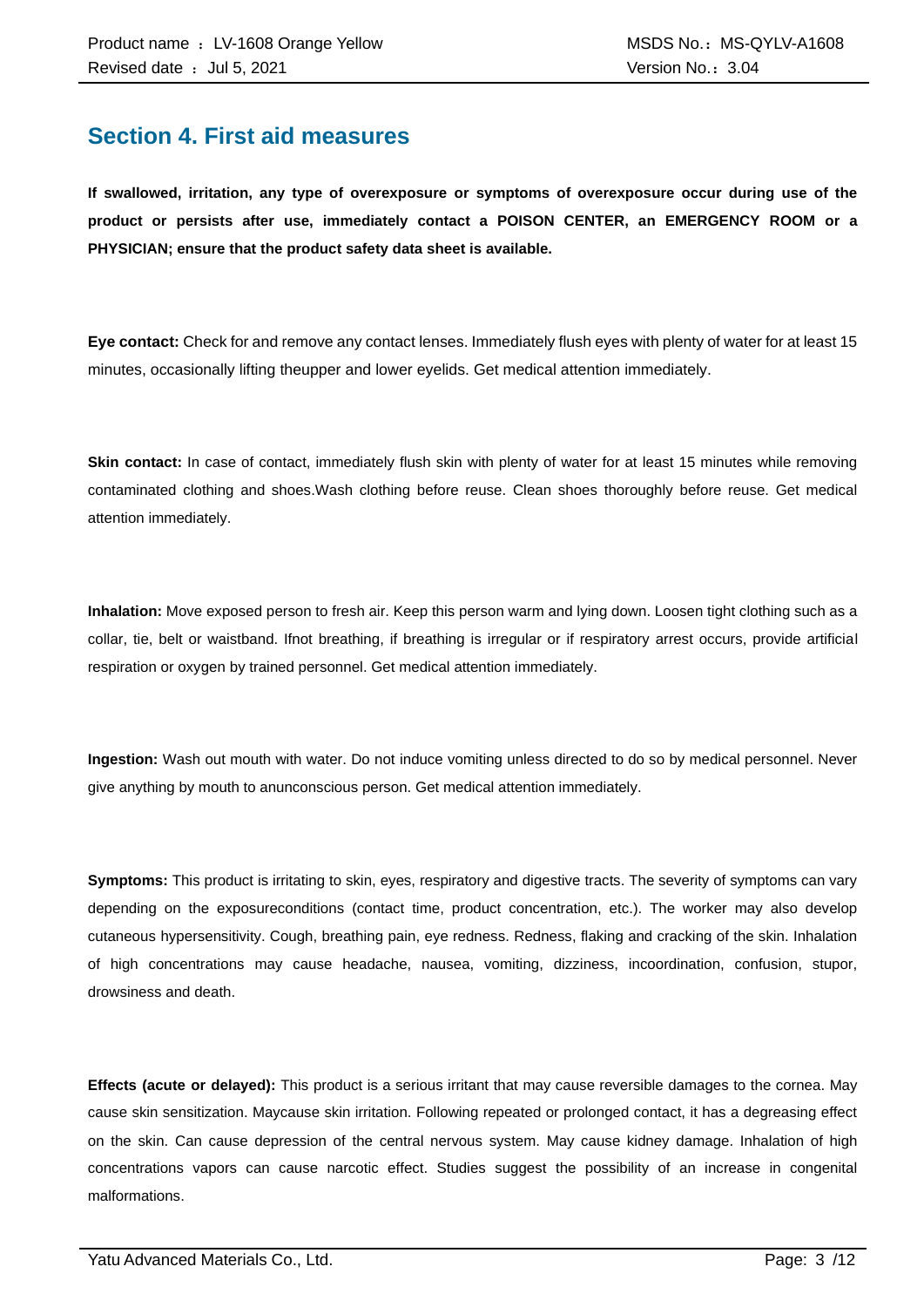**Immediate medical attention and special treatment:** No specific treatment. Treat symptomatically. Contact poison treatment specialist immediatelyif large quantities have been ingested or inhaled.

# **Section 5. Fire-fighting measures**

**Suitable extinguishing media:** Use dry chemical, CO<sub>2</sub>, water spray (fog) or foam.

**Unsuitable extinguishing media:** Jets of water can facilitate the spread of fire.

**Specific hazards arising from the hazardous product:** Flammable. Vapors may form explosive mixtures with air. The vapors are heavier than airand may travel to an ignition source.

**Hazardous combustion products:** Carbon monoxide and dioxide. Aldehydes. Carboxylic acids.

**Special protective equipment and precautions for fire-fighters:** Fire-fighters should wear appropriate protective equipment and self-containedbreathing apparatus (SCBA) with a full face-piece operated in positive pressure mode.

### **Section 6. Accidental release measures**

**Personal precautions:** No action shall be taken involving any personal risk or without suitable training. Evacuate surrounding areas. Keepunnecessary and unprotected personnel from entering. Do not touch or walk through spilled material. Shut off all ignition sources. No flares, smoking or flames in hazard area. Avoid breathing vapor or mist. Provide adequate ventilation. Wear appropriate respirator when ventilation is inadequate. Put on appropriate personal protective equipment (see Section 8).

**Protective equipment and emergency procedures:** Avoid dispersal of spilled material and runoff and contact with soil, waterways, drains andsewers. Inform the relevant authorities if the product has caused environmental pollution (sewers, waterways, soil or air).

**Methods and materials for containment and cleaning up:** Stop leak if without risk. Move containers from spill area. Dilute with water and mop up ifwater-soluble. Alternatively, or if water-insoluble, absorb with an inert dry material and place in an appropriate waste disposal container. Use spark-proof tools and explosionproof equipment. Dispose of via a licensed waste disposal contractor.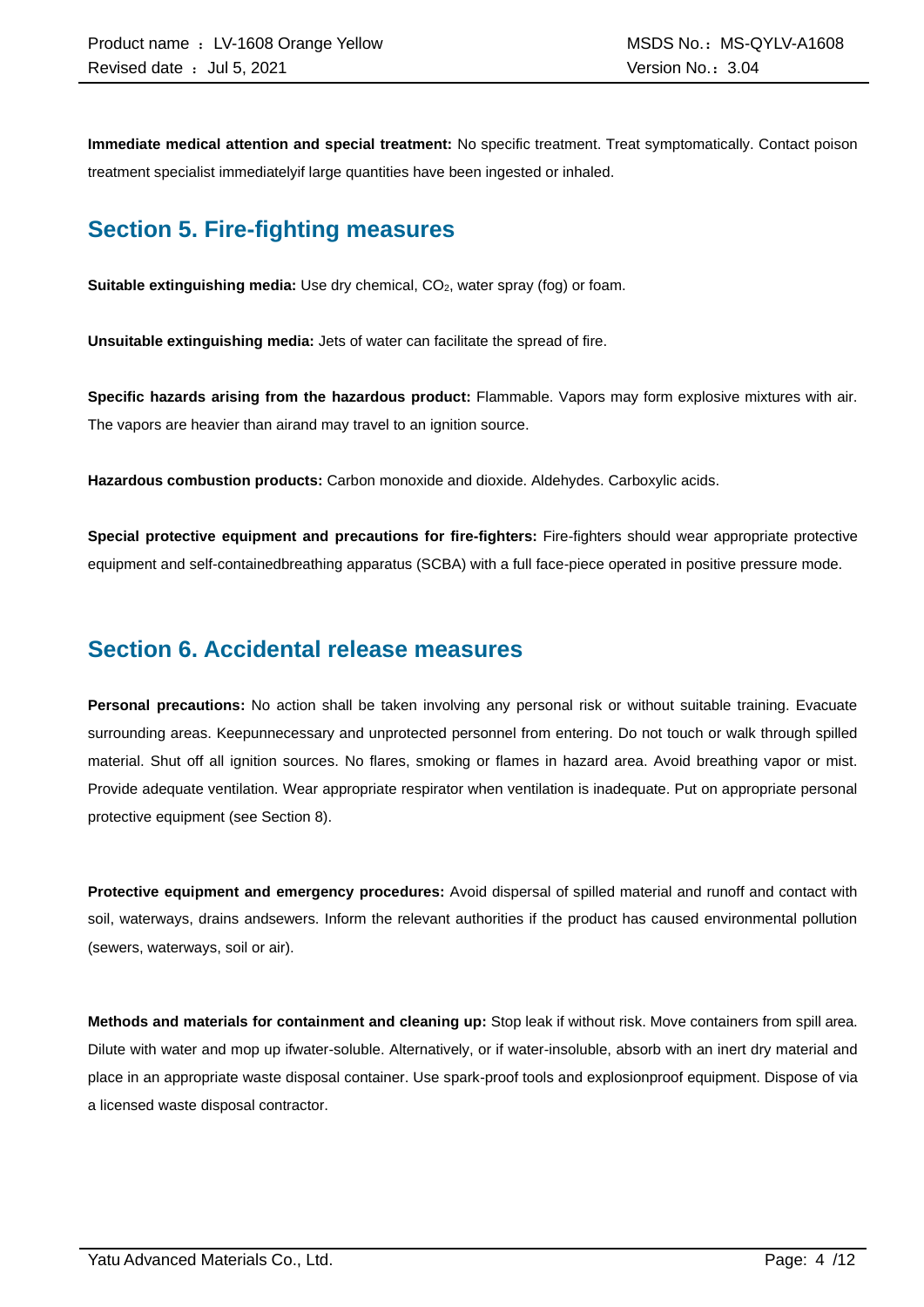# **Section 7. Handling and storage**

**Precautions for safe handling:** Put on appropriate personal protective equipment (see Section 8). Eating, drinking and smoking should be prohibitedin areas where this material is handled, stored and processed. Workers should wash hands and face before eating, drinking and smoking. Remove contaminated clothing and protective equipment before entering eating areas. Avoid exposure - obtain special instructions before use. Avoid contact with eyes, skin and clothing. Do not ingest. Avoid breathing vapor or mist. Use only with adequate ventilation. Wear appropriate respirator when ventilation is inadequate. Do not enter storage areas and confined spaces unless adequately ventilated. Keep in the original container or an approved alternative made from a compatible material, kept tightly closed when not in use. Store and use away from heat, sparks, open flame or any other ignition source. Use explosion-proof electrical (ventilating, lighting and material handling) equipment. Use non-sparking tools. Take precautionary measures against electrostatic discharges. To avoid fire or explosion, dissipate static electricity during transfer by grounding and bonding containers and equipment before transferring material. Empty containers retain product residue and can be hazardous. Do not reuse container.

**Conditions for safe storage:** Store in accordance with local regulations. Store in a segregated and approved area. Store in original containerprotected from direct sunlight in a dry, cool and well-ventilated area, away from incompatible materials (see section 10) and food and drink. Eliminate all ignition sources. Separate from oxidizing materials. Keep container tightly closed and sealed until ready for use. Containers that have been opened must be carefully resealed and kept upright to prevent leakage. Do not store in unlabeled containers. Use appropriate containment to avoid environmental contamination.

**Incompatibility:** Strong oxidizing agents. Chlorinated products. Oxidizers. Strong bases and Ammonia.

| No. | CAS No.   | Common name and synonyms                         | IDHL mg/m $3$ | TWA mg/m $3$  | STEL mg/m <sup>3</sup> | CEIL mg/ $m3$ |
|-----|-----------|--------------------------------------------------|---------------|---------------|------------------------|---------------|
|     | 98-56-6   | para-Chlorobenzotrifluoride                      | Not available | Not available | Not available          | Not available |
| 2   | 1330-20-7 | Xylenes (mix isomers o, m, p, and ethyl benzene) | 900           | 434           | 651                    | Not available |
| 3   | 79-20-9   | Methyl acetate                                   | 3100          | 606           | 757                    | Not available |
| 4   | 67-64-1   | Acetone                                          | 5938          | 1190          | 2380                   | Not available |
| 5   | 9004-36-8 | Cellulose acetate butyrate                       | Not available | Not available | Not available          | Not available |

# **Section 8. Exposure controls/personal protection**

IDHL: Immediately Dangerous to Life or Health Concentrations

TWA : Time Weighted Average

STEL: Short -Term Exposure Limit

CEIL: Ceiling Limit

**Appropriate engineering controls:** Use only with adequate ventilation. Use process enclosures, local exhaust ventilation or other engineeringcontrols to keep worker exposure to airborne contaminants below any recommended or statutory limits. The engineering controls also need to keep gas, vapor or dust concentrations below any lower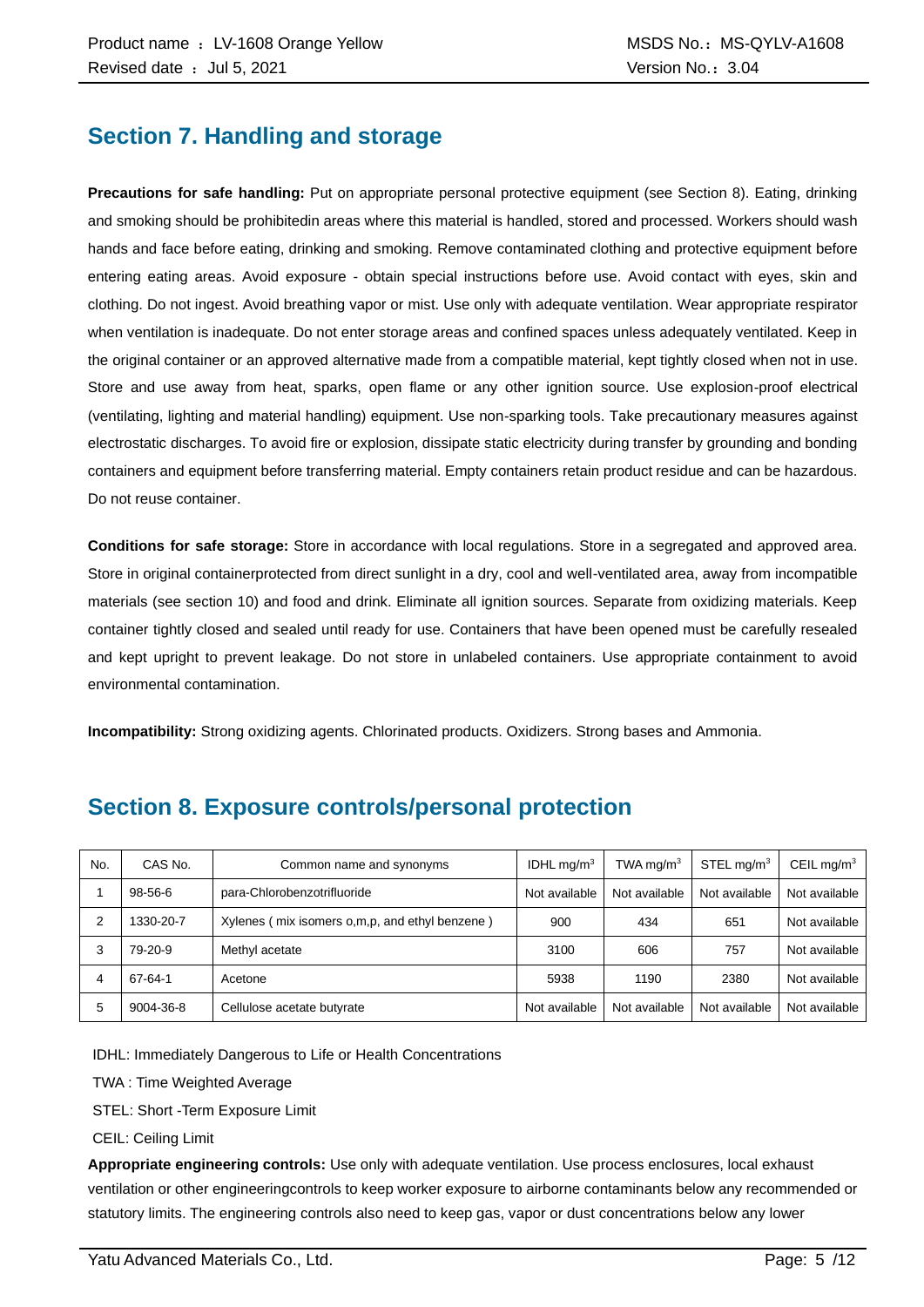explosive limits. Use explosion-proof ventilation equipment.

**Individual protection measures:** Wash hands, forearms and face thoroughly after handling chemical products, before eating, smoking and using thelavatory and at the end of the working period. Appropriate techniques should be used to remove potentially contaminated clothing. Wash contaminated clothing before reusing. Ensure that eyewash stations and safety showers are close to the workstation location.

**Eyes:** DO NOT WEAR CONTACT LENSES Wear anti-splash safety goggles.

**Hands:** Chemical-resistant, impervious gloves complying with an approved standard should be worn at all times when handling chemical products if arisk assessment indicates this is necessary. Considering the parameters specified by the glove manufacturer, check during use that the gloves are still retaining their protective properties.

**Respiratory:** If workers are exposed to concentrations above the exposure limit, they must use appropriate, certified respirators. Use a properly fitted,air-purifying or air-fed respirator complying with an approved standard if a risk assessment indicates this is necessary. Respirator selection must be based on known or anticipated exposure levels, the hazards of the product and the safe working limits of the selected respirator.

**Others:** Wear protective clothing with long sleeves and appropriate safety shoes at all times.

# **Section 9. Physical and chemical properties**

| <b>Physical state</b>                          |    | Liquid                                   |
|------------------------------------------------|----|------------------------------------------|
| <b>Colour</b>                                  |    | <b>Orange Yellow</b>                     |
| <b>Odour</b>                                   |    | Solvent                                  |
| <b>Odour threshold</b>                         |    | Not available                            |
| рH                                             |    | Not available                            |
| <b>Melting/Freezing point</b>                  | t. | $-34$ °C (-29.2 °F)                      |
| Initial boiling point/boiling range            | t. | >60 °C (140 °F)                          |
| Flash point (closed cup)                       | Ē. | 28°C (82.4°F)                            |
| Lower flammable/explosive limit                |    | 2.5% at 25 °C                            |
| Upper flammable/explosive limit                | ÷  | 12.8% at 25 °C                           |
| <b>Auto-ignition temperature</b>               |    | >400 °C (752 °F)                         |
| <b>Evaporation rate</b>                        |    | Not available                            |
| Vapor pressure                                 |    | Not available                            |
| <b>Vapor density</b>                           | ÷. | $> 1$ (air=1)                            |
| <b>Specific gravity</b>                        | ÷  | 1.066kg/L at 20 $^{\circ}$ C (water = 1) |
| Solubility in water                            | ٠  | Insoluble                                |
| <b>Partition coefficient - n-octanol/water</b> |    | Not available                            |
| <b>Decomposition temperature</b>               |    | >150 °C (302 °F)                         |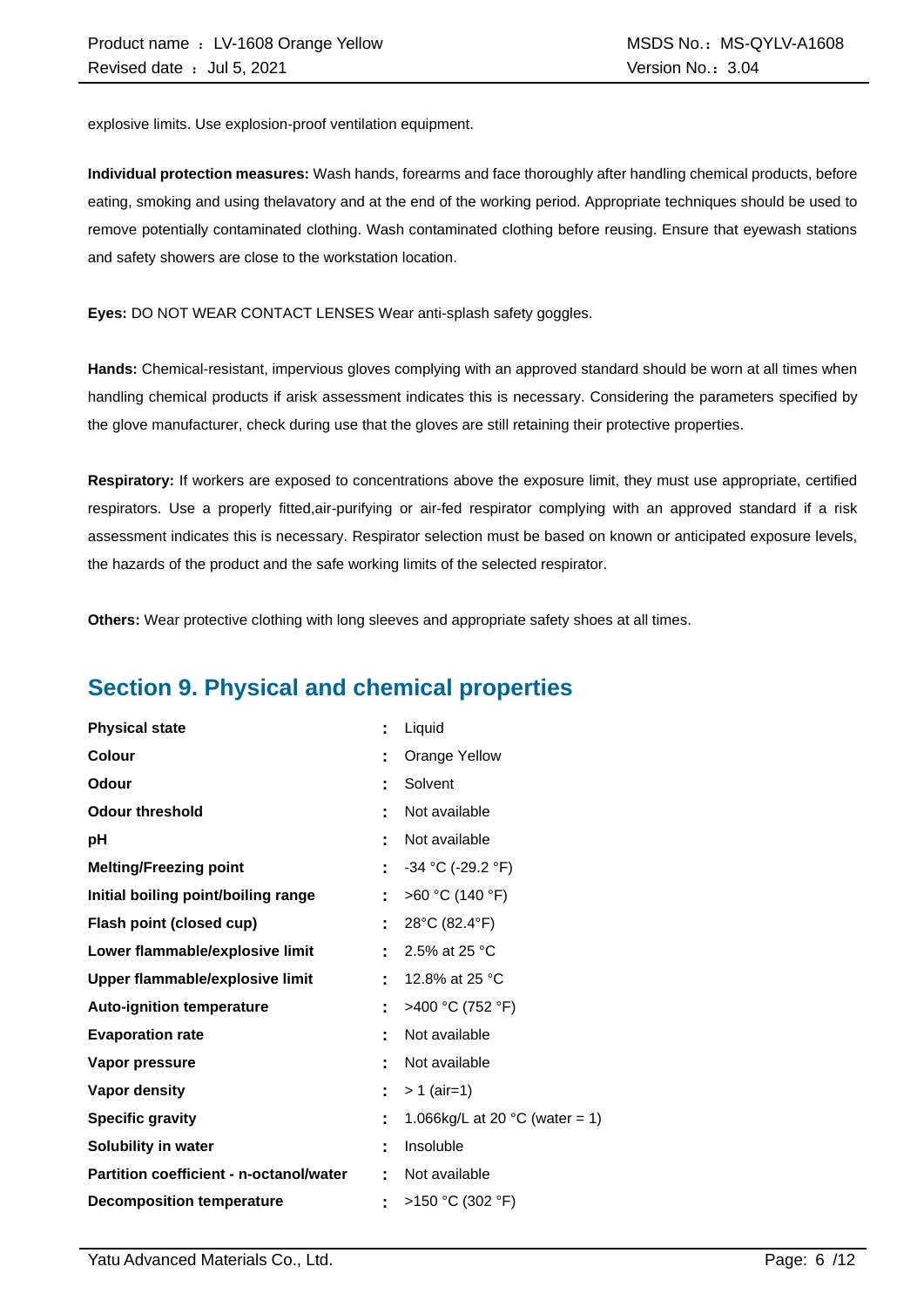**Kinematic viscosity** 

:  $>20.5$  mm<sup>2</sup>/s (at 40 °C)

**Regulatory VOC (use state) :** 1.625-1.708 lbs/gal minus water and exempt solvents

# **Section 10. Stability and reactivity**

**Reactivity:** Stable under recommended conditions of storage and handling.

**Chemical stability:** The product is chemically stable under normal conditions of use.

**Possibility of hazardous reactions:** No dangerous or polymerization reactions will not occur under normal conditions of use. Danger of explosionwhen heated.

**Conditions to avoid:** Avoid electrical discharge. Keep away from sources of ignition, open flames and sparks, Keep away from incompatible products.

**Incompatible materials:** This product can attack certain types of plastic, rubber or coatings.

**Hazardous decomposition products:** Carbon monoxide and dioxide. Aldehydes. Carboxylic acids.

# **Section 11. Toxicological information**

| No. | CAS No.   | Common name and synonyms                            | $(1)$ LD<br>oral | $(2)$ LD<br>skin        | $(3)$ LD<br>skin | $(4)$ LC<br>gases       | $(5)$ LC<br>vapors | $(6)$ LC<br>dusts-mist |
|-----|-----------|-----------------------------------------------------|------------------|-------------------------|------------------|-------------------------|--------------------|------------------------|
|     | 98-56-6   | para-Chlorobenzotrifluoride                         | 13000            | Not<br>available        | 3300             | <b>Not</b><br>available | 22.00              | >5.00                  |
| 2   | 1330-20-7 | Xylenes<br>mix isomers o,m,p,<br>and ethyl benzene) | 3523             | <b>Not</b><br>available | 4325             | <b>Not</b><br>available | 21.71              | >5.00                  |
| 3   | 79-20-9   | Methyl acetate                                      | 6482             | >2000                   | >2000            | <b>Not</b><br>available | >48.48             | >5.00                  |
| 4   | 67-64-1   | Acetone                                             | 5800             | >15800                  | $>$ 15800        | Not<br>available        | 71.25              | >5.00                  |
| 5   | 9004-36-8 | Cellulose acetate butyrate                          | 500              | 1100                    | 1100             | <b>Not</b><br>available | Not<br>available   | >5.00                  |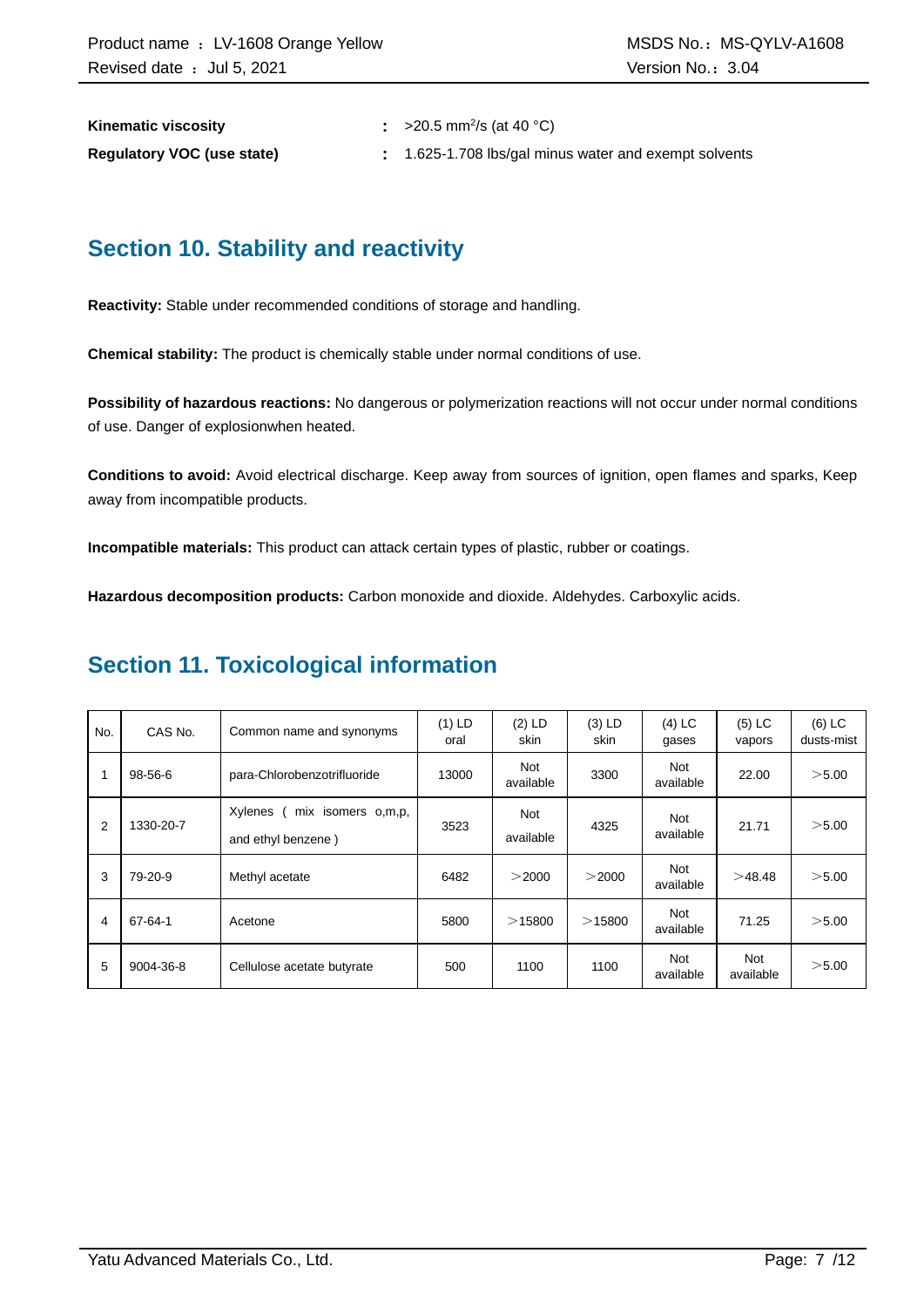- (1) LD<sub>50</sub> oral mg/kg
- $(2)$  LD<sub>50</sub> skin mg/kg
- (3) LD<sub>50</sub> skin mg/kg
- $(4)$  LC<sub>50</sub> inhalationppmV 4h gases
- (5) LC<sup>50</sup> inhalation mg/l 4h vapors
- (6)  $LC_{50}$  inhalation mg/l 4h dusts-mist

**Routes of exposure:** This product is absorbed through the respiratory tract, skin and gastrointestinal tract.

**Symptoms:** This product is irritating to skin, eyes, respiratory and digestive tracts. The severity of symptoms can vary depending on the exposureconditions (contact time, product concentration, etc.). The worker may also develop cutaneous hypersensitivity. Cough, breathing pain, eye redness. Redness, flaking and cracking of the skin. Inhalation of high concentrations may cause headache, nausea, vomiting, dizziness, incoordination, confusion, stupor, drowsiness and death.

**Delayed and immediate effects:** This product is a serious irritant that may cause reversible damages to the cornea. May cause skin sensitization.May cause skin irritation. Following repeated or prolonged contact, it has a degreasing effect on the skin. Can cause depression of the central nervous system. May cause kidney damage. Inhalation of high concentrations vapors can cause narcotic effect. Studies suggest the possibility of an increase in congenital malformations.

| No. | CAS No.   | Common name and<br>synonyms                       | <b>IARC</b>   | <b>ACGIH</b>   | Mutagenicity                                                                 | Effect on reproduction                                                                            |
|-----|-----------|---------------------------------------------------|---------------|----------------|------------------------------------------------------------------------------|---------------------------------------------------------------------------------------------------|
|     | 98-56-6   | para-Chlorobenzotrifluoride                       | 4             | A <sub>5</sub> | The data do not allow for an<br>adequate assessment of<br>mutagenic effects. | Not available                                                                                     |
| 2   | 1330-20-7 | Xylenes (mix isomers<br>o,m,p, and ethyl benzene) | 3             | A4             | The data do not allow for an<br>adequate assessment of<br>mutagenic effects. | It has an embryotoxic and/or<br>fetotoxic in animals. It can<br>cause sperm damage in<br>animals. |
| 3   | 79-20-9   | Methyl acetate                                    | 4             | A <sub>5</sub> | The data do not allow for an<br>adequate assessment of<br>mutagenic effects. | Not available                                                                                     |
| 4   | 67-64-1   | Acetone                                           | Not available | A <sub>4</sub> | No effects shown.                                                            | The data do not allow for an<br>adequate evaluation of the<br>effects on reproduction.            |
| 5   | 9004-36-8 | Cellulose acetate butyrate                        | 4             | A <sub>5</sub> | Not available                                                                | Not available                                                                                     |

#### **Cancer classification under IARC (International Agency for Research on Cancer)**

Group 1: carcinogenic to humans.

Group 2A: probably carcinogenic to humans.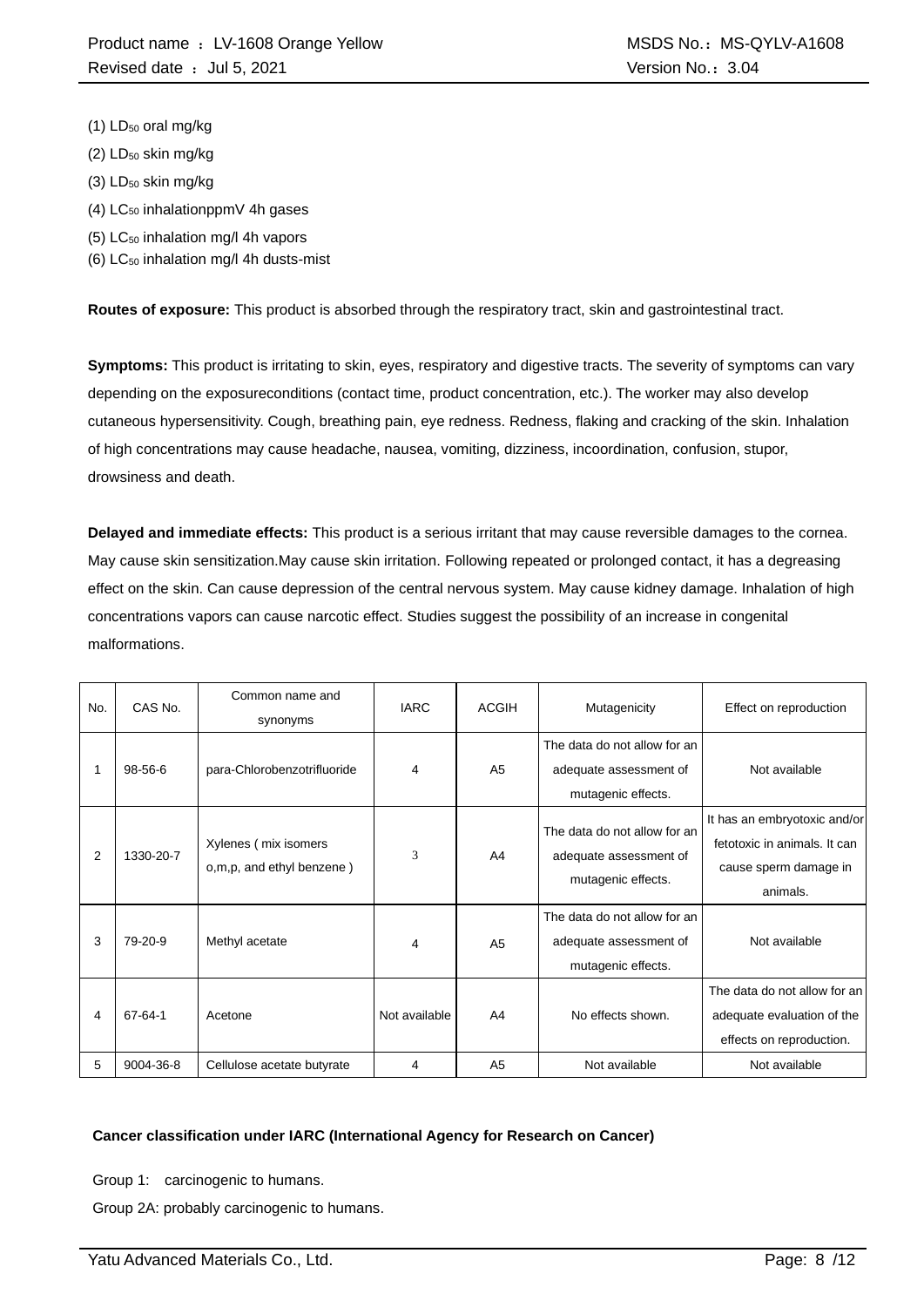Group 2B: possibly carcinogenic to humans.

- Group 3: not classifiable as to its carcinogenicity to humans.
- Group 4: probably not carcinogenic to humans.

#### **Cancer classification under ACGIH (American Conference of Governmental Industrial Hygienists)**

Group A1: confirmed human carcinogen.

Group A2: suspected human carcinogen.

Group A3: confirmed animal carcinogen with unknown relevance to humans.

Group A4: not classifiable as a human carcinogen.

Group A5: not suspected as a human carcinogen.

# **Section 12. Ecological information**

| No.            |           |                                                | %     | Persistent | Bio-         | Aquatic     |
|----------------|-----------|------------------------------------------------|-------|------------|--------------|-------------|
|                | CAS No.   | Common name and synonyms                       |       |            | accumulation | ecotoxicity |
|                | 98-56-6   | para-Chlorobenzotrifluoride                    | 23.32 | N/A        | N/A          | N/A         |
| 2              | 1330-20-7 | Xylenes (mix isomers o,m,p, and ethyl benzene) | 7.76  | <b>No</b>  | No.          | No          |
| 3              | 79-20-9   | Methyl acetate                                 | 5     | Yes        | <b>No</b>    | <b>No</b>   |
| $\overline{4}$ | 67-64-1   | Acetone                                        | 4.82  | Yes        | No.          | No          |
| 5              | 9004-36-8 | Cellulose acetate butyrate                     | 2.5   | Uncertain  | Uncertain    | No          |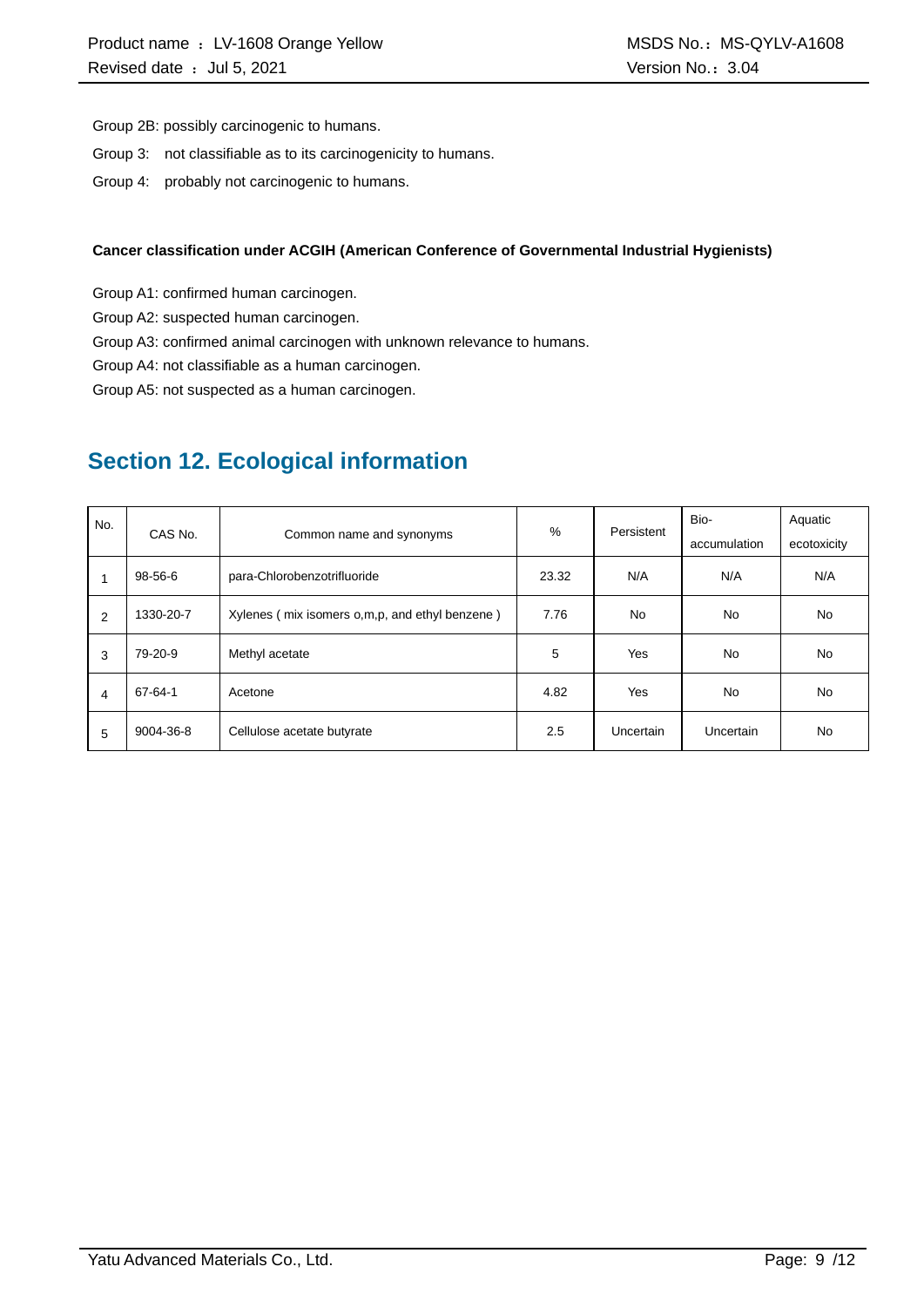| No. | CAS No.   | Common name and synonyms        | %     | Ecotoxicity for aquatic | Ecotoxicity for aquatic | Aquatic           |
|-----|-----------|---------------------------------|-------|-------------------------|-------------------------|-------------------|
|     |           |                                 |       | organisms-Short term    | organisims-Long term    | ecotoxicity       |
|     |           |                                 |       |                         | Toxic to aquatic life   | No known          |
| 1   | 98-56-6   | para-Chlorobenzotrifluoride     | 23.32 | Not available.          | with long lasting       | adverse effect to |
|     |           |                                 |       |                         | effects.                | the environment.  |
|     |           |                                 |       |                         |                         | No known          |
| 2   | 1330-20-7 | mix isomers o,m,p,<br>Xylenes ( | 7.76  | No known adverse        | No known adverse        | adverse effect to |
|     |           | and ethyl benzene)              |       | effect to aquatic life. | effect to aquatic life. | the environment.  |
|     |           |                                 |       | No known adverse        | No known                | No known          |
| 3   | 79-20-9   | Methyl acetate                  | 5     | effect to aquatic life  | adverse effect to       | adverse effect to |
|     |           |                                 |       |                         | aquatic life.           | the environment.  |
|     |           |                                 |       | No known adverse        | No known adverse        | No known          |
| 4   | 67-64-1   | Acetone                         | 4.82  |                         |                         | adverse effect to |
|     |           |                                 |       | effect to aquatic life. | effect to aquatic life. | the environment.  |
|     |           |                                 |       |                         |                         | No known          |
| 5   | 9004-36-8 | Cellulose acetate butyrate      | 2.5   | No known adverse        | No known adverse        | adverse effect to |
|     |           |                                 |       | effect to aquatic life. | effect to aquatic life. | the environment.  |

# **Section 13. Disposal considerations**

**Methods of disposal:** The generation of waste should be avoided or minimized wherever possible. Dispose of surplus and non-recyclable productsvia a licensed waste disposal contractor. Disposal of this product, solutions and any by-products should at all times comply with the requirements of environmental protection and waste disposal legislation and any regional local authority requirements. Empty containers or liners may retain some product residues. Vapor from product residues may create a highly flammable or explosive atmosphere inside the container. Do not cut, weld or grind used containers unless they have been cleaned thoroughly internally.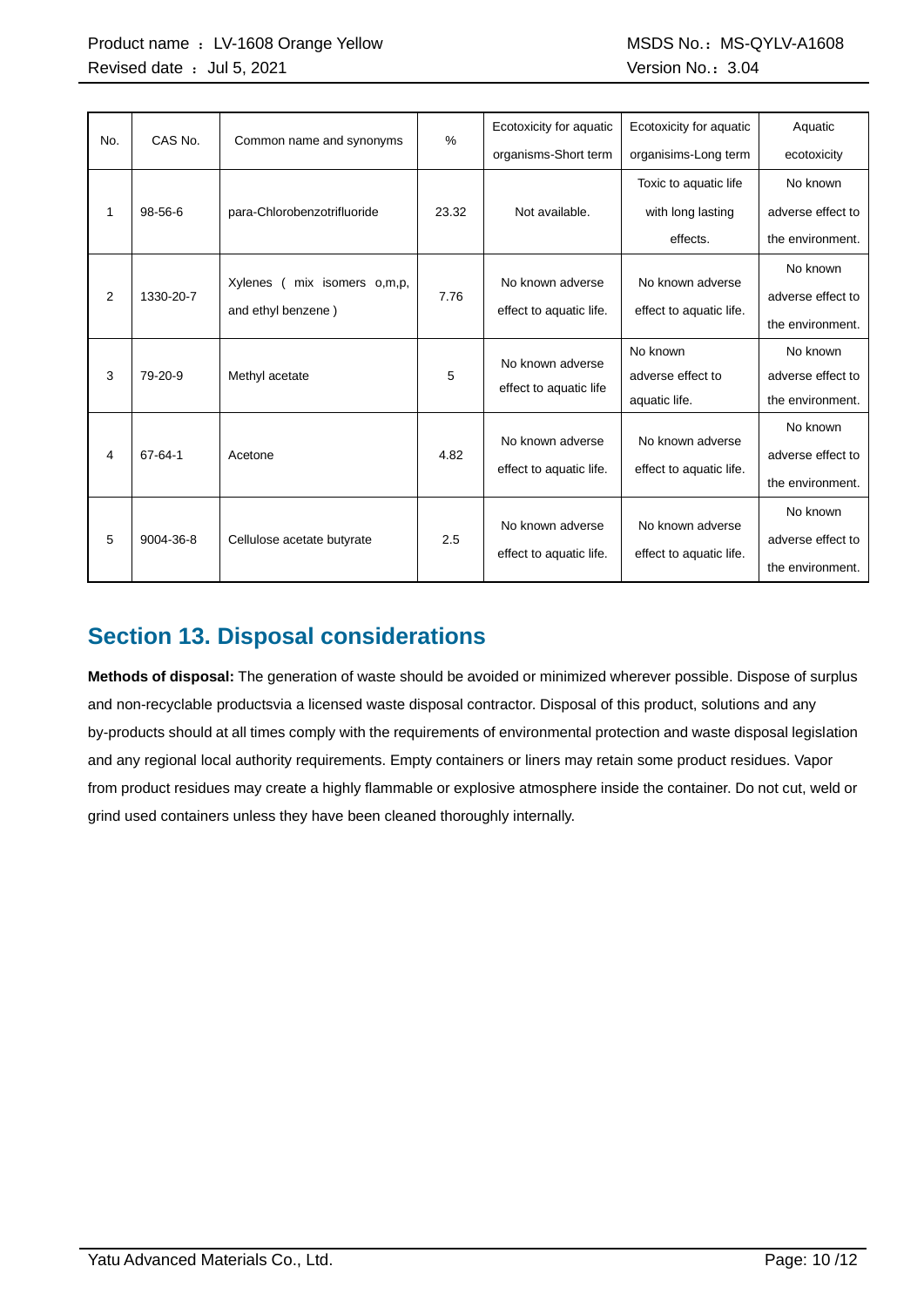# **Section 14. Transport information**

|                            | TDG          | <b>DOT</b>   | <b>IMDG</b>  | <b>IATA</b>  |
|----------------------------|--------------|--------------|--------------|--------------|
| UN number                  | 1263         | 1263         | 1263         | 1263         |
| Proper shipping name       | <b>PAINT</b> | <b>PAINT</b> | <b>PAINT</b> | <b>PAINT</b> |
| Transport hazard class(es) |              |              |              |              |
| Packing group              | н            | Ш            |              | Ш            |

#### **Other information**

**Marine pollutant:** No

**IMDG:** Not applicable

#### **Exemption for limited quantity:** 5 L

In accordance with the Canadian Transport of Dangerous Goods regulations by Road, we use the 1.17 exemption when applicable. In accordance with 49 CFR article 172.315 for transportation by a mode other than air, we use the Limited quantities exemption when applicable.

**Special precautions:** Not applicable

**Others exemptions:** No other exemption.

# **Section 15. Regulatory information**

#### **Canada**

| No. | CAS No.   | Common name and synonyms                         | %     | <b>DSL</b> | <b>NDSL</b> | <b>NPRI</b> |
|-----|-----------|--------------------------------------------------|-------|------------|-------------|-------------|
| 1   | 98-56-6   | para-Chlorobenzotrifluoride                      | 23.32 | X          |             |             |
| 2   | 1330-20-7 | Xylenes (mix isomers o, m, p, and ethyl benzene) | 7.76  | X          |             | X           |
| 3   | 79-20-9   | Methyl acetate                                   | 5     | X          |             |             |
| 4   | 67-64-1   | Acetone                                          | 4.82  | X          |             |             |
| 5   | 9004-36-8 | Cellulose acetate butyrate                       | 2.5   | X          |             |             |

#### **United-States**

| No.            | CAS No.   | Common name and synonyms                       | %     | <b>TSCA</b> | PROP-65 | Right to know |
|----------------|-----------|------------------------------------------------|-------|-------------|---------|---------------|
| 1              | 98-56-6   | para-Chlorobenzotrifluoride                    | 23.32 | X           |         |               |
| $\overline{2}$ | 1330-20-7 | Xylenes (mix isomers o,m,p, and ethyl benzene) | 7.76  | X           |         | х             |
| 3              | 79-20-9   | Methyl acetate                                 | 5     | X           |         | Х             |
| 4              | 67-64-1   | Acetone                                        | 4.82  | X           |         | X             |
| 5              | 9004-36-8 | Cellulose acetate butyrate                     | 2.5   | X           |         |               |